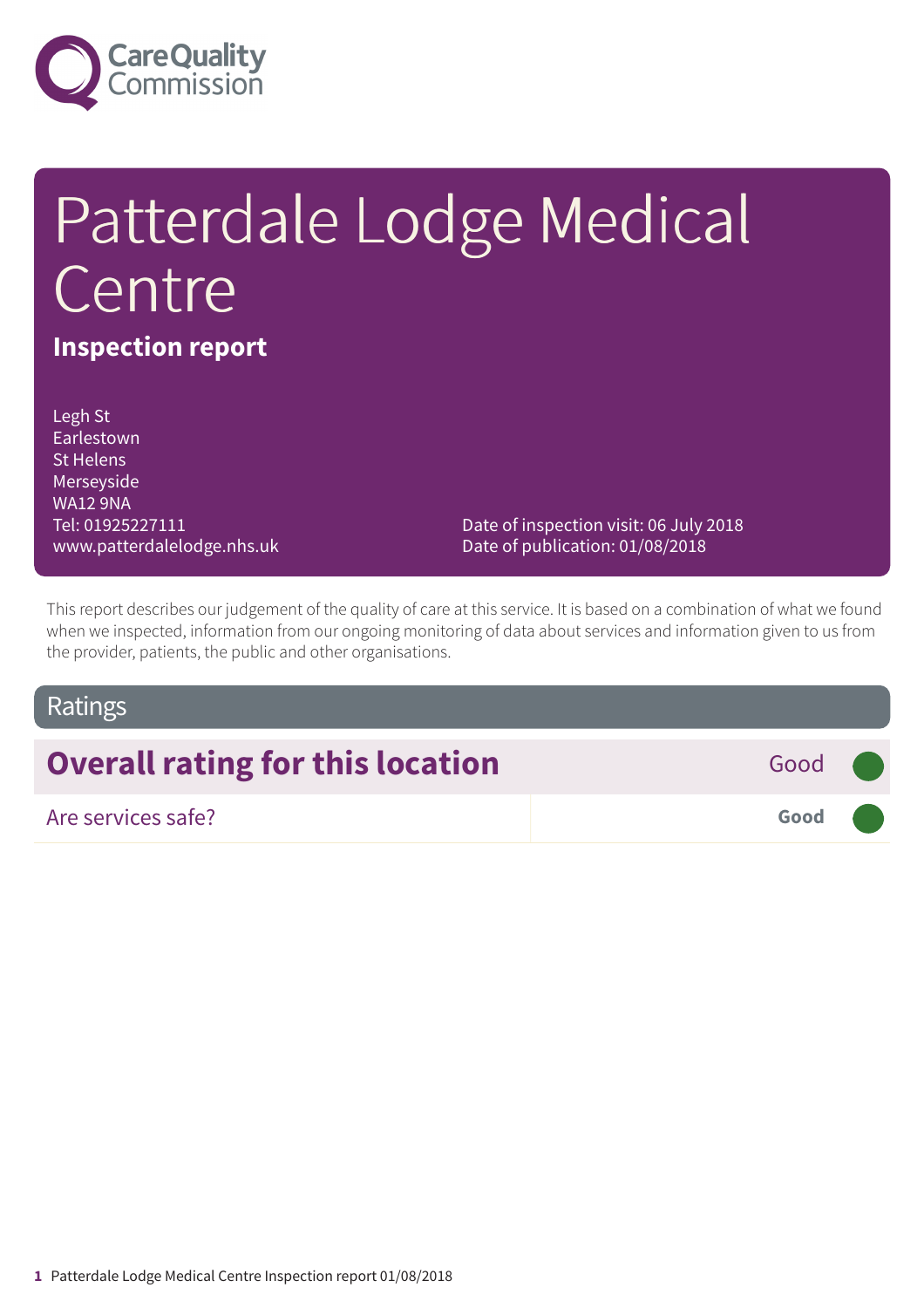# Overall summary

Previously we carried out an announced comprehensive inspection at Patterdale Lodge Medical Centre on 11 October 2017. The overall rating for the practice was good. The rating for the safe domain was requires improvement. The full comprehensive report on the October 2017 inspection can be found by selecting the 'all reports' link for Patterdale Lodge Medical Centre on our website at .

This inspection was an announced focused inspection carried out on 6 July 2018 to confirm that the practice had completed their plan to meet the legal requirements in relation to the breach in regulations that we identified in our previous inspection on 11 October 2017. This report covers our findings in relation to that requirement and additional improvements made since our last inspection.

At our previous inspection on 11 October 2017 we rated the practice as requires improvement for providing safe services as: -

- The practice's recruitment procedures did not ensure that potential employees had the necessary qualifications, competencies, skills and experience before starting work.
- The registered person had failed to take such action as is necessary and proportionate to ensure that persons employed continued to have qualifications, competence, skills and experience necessary for the work to be performed by them.

These matters have been resolved and the practice is now rated as good for providing safe services.

Overall the practice is rated as GOOD.

Our key findings were as follows:

- • The recruitment processes had improved and information needed to demonstrate appropriate checks had been made to employ suitable and competent staff was held by the practice.
	- **•** Processes were in place to alert the provider when revalidation and professional re-registration were due for renewal.
	- Processes had been put in place to improve communication and ensure learning from incidents, audits and other important information was shared with all staff.
	- **Emergency medicines had been reviewed and** systems put in place to ensure they were readily accessible and safe to use.
	- A system was in place to ensure uncollected prescriptions were followed up to ensure required treatment was not missed.
	- Systems were in place to monitor two-week referral times for suspected cancer.
	- Legionella risk assessments had been completed in the main and branch buildings and action plans put in place.

In addition, the provider should:

• Review incident reporting to ensure these are recorded in a timely manner.

### **Professor Steve Field** CBE FRCP FFPH FRCGP

Chief Inspector of General Practice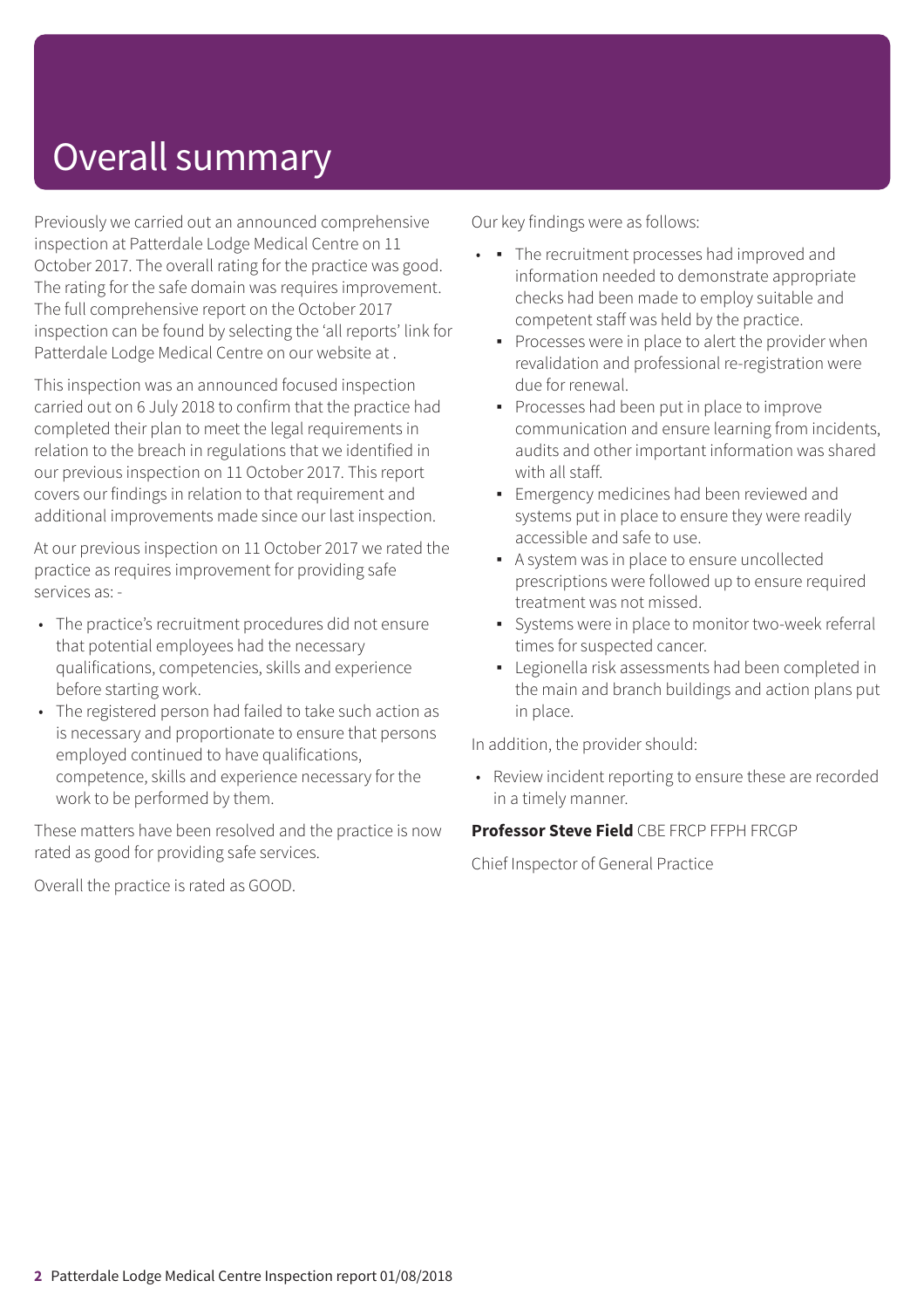## Our inspection team

Our inspection team consisted of a CQC inspector and a GP specialist advisor.

## Background to Patterdale Lodge Medical Centre

Patterdale Lodge Medical Centre is operated by Patterdale Lodge Group Practice. There are also two smaller branch surgeries, High Street surgery and Burtonwood Surgery. We visited Patterdale Lodge Medical Centre and the Burtonwood Surgery. The main practice is situated in Newton-le-Willows and is based in an area with higher levels of economic deprivation when compared to other practices nationally.

Patterdale Lodge Medical Centre is responsible for providing primary care services to approximately 12,331 patients and provides a range of primary medical services including examinations, investigations and treatments. Clinics run at the practice includes diabetes, asthma and hypertension.

The practice is managed by three registered GP partners in addition there are five salaried GPs. The nursing team consists of advanced nurse practitioners, practice nurses and health care assistants. There are both male and female medical staff. The clinical team are supported by a practice manager, deputy practice manager and a team of reception and administration staff. The practice is a training practice for GP registrars.

The practice is open from 8am to 7.30pm Monday to Wednesday and 8am to 6.30pm Thursday and Friday. Patients can also access appointments at the two branch surgeries. The Burtonwood Branch is open Monday to Friday 8.30am to 12.30pm. The High Street surgery is open Monday to Friday at various times between 8.30am to 5.30pm. Opening times are advertised on the practices website. Patients who require a GP outside of these hours are advised to contact the GP out of hours service by calling 111.

The practice has a Personal Medical Service (PMS) contract. The practice offers a range of enhanced services including, avoiding unplanned hospital admission, minor surgery, family planning and flu and shingles vaccinations.

Following the previous inspection in October 2017 we made requirement notices in relation to the gaps in the recruitment processes. The full comprehensive report on the October 2017 inspection can be found by selecting the 'all reports' link for Patterdale Lodge Medical Centre on our website at .

#### **Why we carried out this inspection**

We undertook a comprehensive inspection of Patterdale Lodge Medical Centre on 11 October 2017 under Section 60 of the Health and Social Care Act 2008 as part of our regulatory functions. The practice was rated as good overall however the practice was rated as requires improvement in safe.

We undertook a focused follow-up inspection of Patterdale Lodge Medical Centre on 6 July 2018. This inspection was carried out to review in detail the actions taken by the practice to improve the quality of care and to confirm that the practice was now meeting legal requirements.

#### **How we carried out this inspection**

During our visit we:

- Spoke with a range of staff including administration staff, nursing and medical staff. We also spent time with the practice manager who had been in post for one week at the time of the inspection.
- Observed how patients were being cared for in the reception area.
- Reviewed a sample of the personal care or treatment records of patients.
- Reviewed comment cards where patients and members of the public shared their views and experiences of the service.
- Visited one practice branch surgery.
- Looked at information the practice used to deliver care and treatment plans.

Please note that when referring to information throughout this report, for example any reference to the Quality and Outcomes Framework data, this relates to the most recent information available to the CQC at that time.